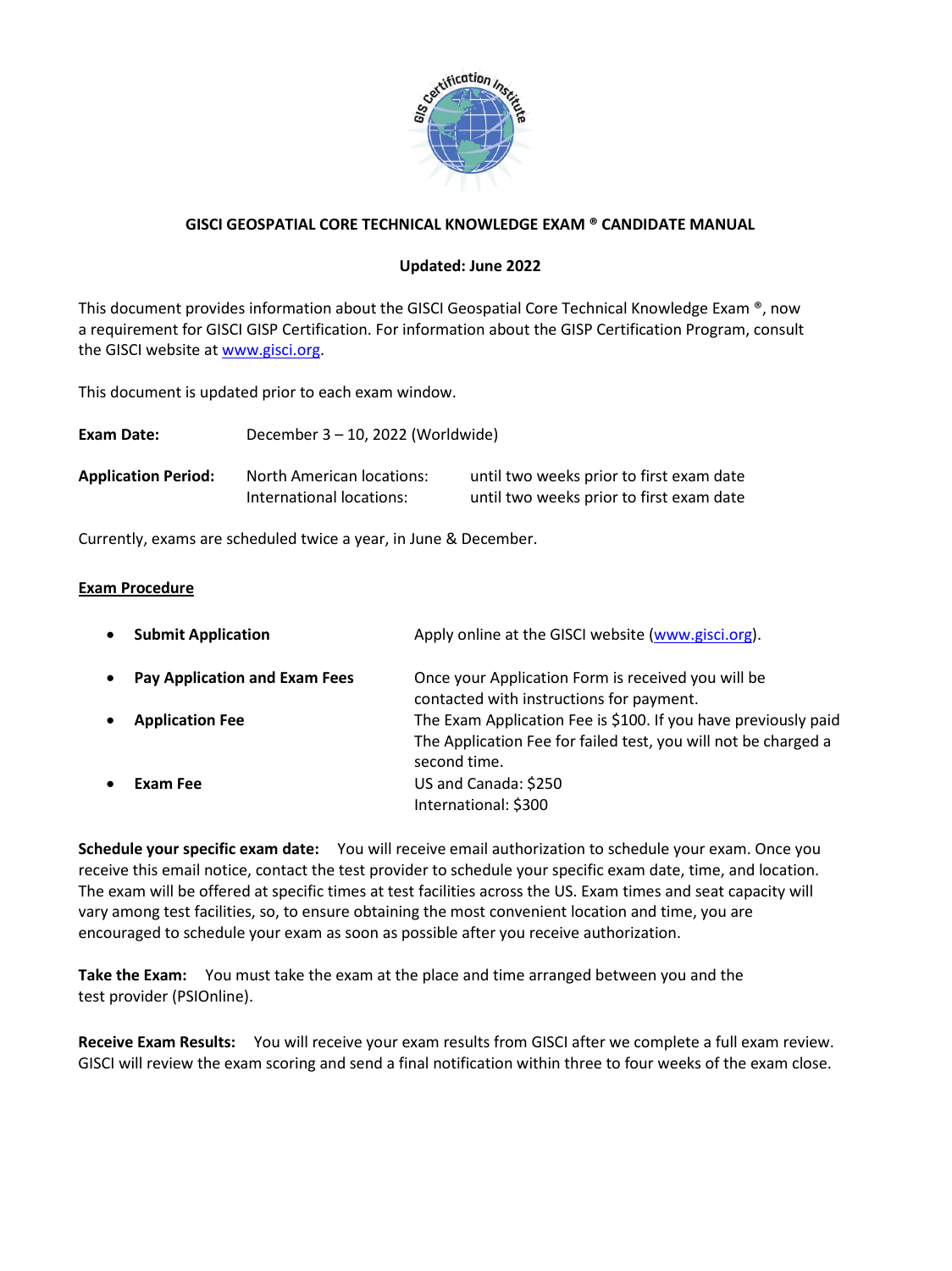### **Extensions to the Procedure**

- **Rescheduling.** You may contact PSI to reschedule your specific exam date at least 2 days prior to the exam date, without financial penalty, if there is space available.
- **Inability to schedule your specific exam date.** If you are signed up take the exam, but do not schedule your specific exam date, you may receive a refund or transfer the Exam Fee to the next exam period, upon request. (Contact the GISCI Executive Director.)
- **Postponement to a later exam event.** If you wish to take the exam at a later exam event, you must obtain authorization for that exam event. Your Exam Fee may be transferred to that event.
- **Failure to take your exam as scheduled.** If you schedule your exam and do not take it, the Exam Fee may not be refunded without prior notice. If you want to take the exam at a later event, you must obtain authorization for that date, and pay the Exam Fee for that date.
- **Exam failure and retake.** 
	- $\circ$  If you fail the exam, you may take it again at the next exam event. You must obtain authorization for that future event.
	- $\circ$  If you fail the exam, you must pay the Exam Fee to take it again and must obtain authorization for the exam event in which you plan to take it.
	- $\circ$  If you fail the exam twice, in back-to-back sessions, you must wait a year before re-testing.
	- o You may not retake the exam in the same exam event.
- **Next exam.** The GISCI Geospatial Core Technical Knowledge Exam ® is scheduled with a current interval of approximately 6 months, with exam events scheduled in the Summer and Fall of each year. (Check the GISCI website www.gisci.org for future exam dates.)

## **Exam Location & Scheduling**

- The exam will be offered through PSIOnline's testing centers worldwide.
- North American locations: Once you receive your authorization, you may contact PSI to schedule your exam date, time

International locations: While many locations may offer online scheduling, you may need to schedule your exam date & time by direct request to GISCI

## **Exam Description**

- **Length:** Each exam will have 180 questions. 100 of the questions are scored and are pre-determined.
- **Time:** The time allowed for the exam is 4 hours. We try to accommodate special needs.
- **Format:** The questions are Selected Response format (Multiple Choice or Multiple Response).
- **Medium:** The exam will be offered via Computer Based Testing on the computers at the PSI testing centers. Calculators will be provided, onscreen, as necessary, on the testing center's computers.
- **Environment:** The exam will be proctored at a PSI testing center.
- **Language:** English.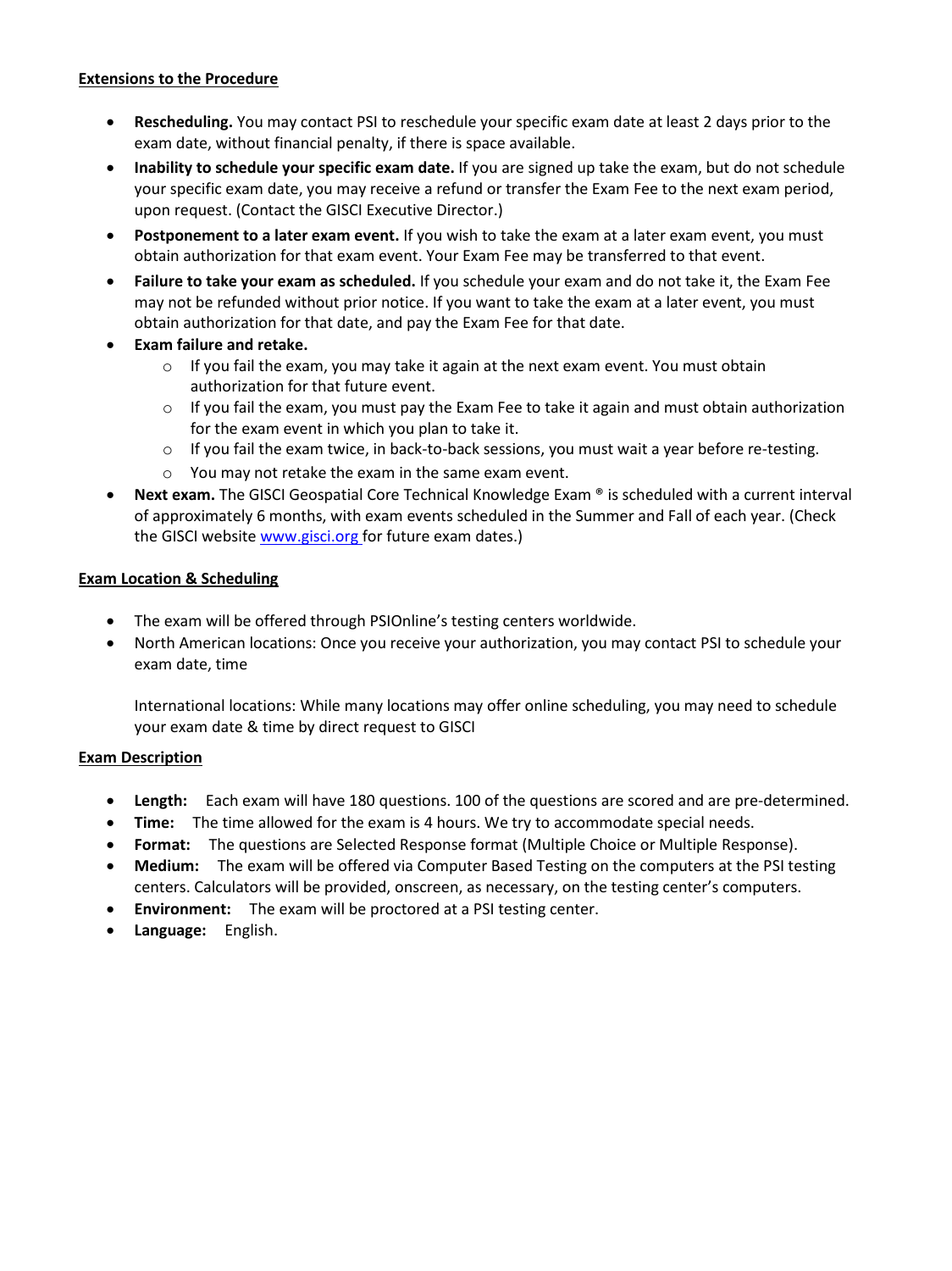**Scoring:** The exam has two types of questions: multiple choice and multiple response. Approximately ¾ of the exam questions are multiple choice. For these questions, select the one best answer from the list of options. The rest are multiple response. Each multiple response question ends with "Select all that apply." For these questions, select all of the correct answers from the list of options. There are at least two correct answers for each multiple response question.

Each question is scored as correct or incorrect, and all items have the same weight. Items with no response are scored as incorrect. Multiple response items must have all correct responses to be scored correct. Otherwise, they are scored as incorrect. The number of correct answers is totaled to determine the candidate's exam score. A score of 73% correct answers for the 100 scored questions is needed to pass.

## **Exam Content**

**Exam Foundation:** The exam is based on a job analysis involving GIS professionals across all GIS job categories and sectors, with at least four years of GIS experience. It is also guided by the Geospatial Technology Competency Model, Tier 4, Core Geospatial Industry-Wide Technical Competencies, and informed by the Geographic Information Science & Technology Body of Knowledge.

**Core GIS Technical Knowledge:** The exam tests core geospatial technical knowledge. Therefore, it does not address software details, specific environments, specialized knowledge, ethics, or management knowledge.

## **Exam Knowledge Areas**

The exam covers 45 specific Knowledge Areas grouped into ten Categories as shown in the tables below.

## **GISCI Geospatial Core Technical Knowledge Exam ® Knowledge Categories**

| <b>Knowledge Category</b>       | Weight |
|---------------------------------|--------|
| 1. Conceptual Foundations       | 10%    |
| 2. Geospatial Data Fundamentals | 15%    |
| 3. Cartography & Visualization  | 10%    |
| 4. Data Acquisition             | 11%    |
| 5. Data Manipulation            | 11%    |
| 6. Analytical Methods           | 11%    |
| 7. Database Design & Management | 10%    |
| 8. Application Development      | 7%     |
| 9. Systems Design & Management  | 7%     |
| 10. Professional Practice       | 8%     |
| 10. Total                       | 100%   |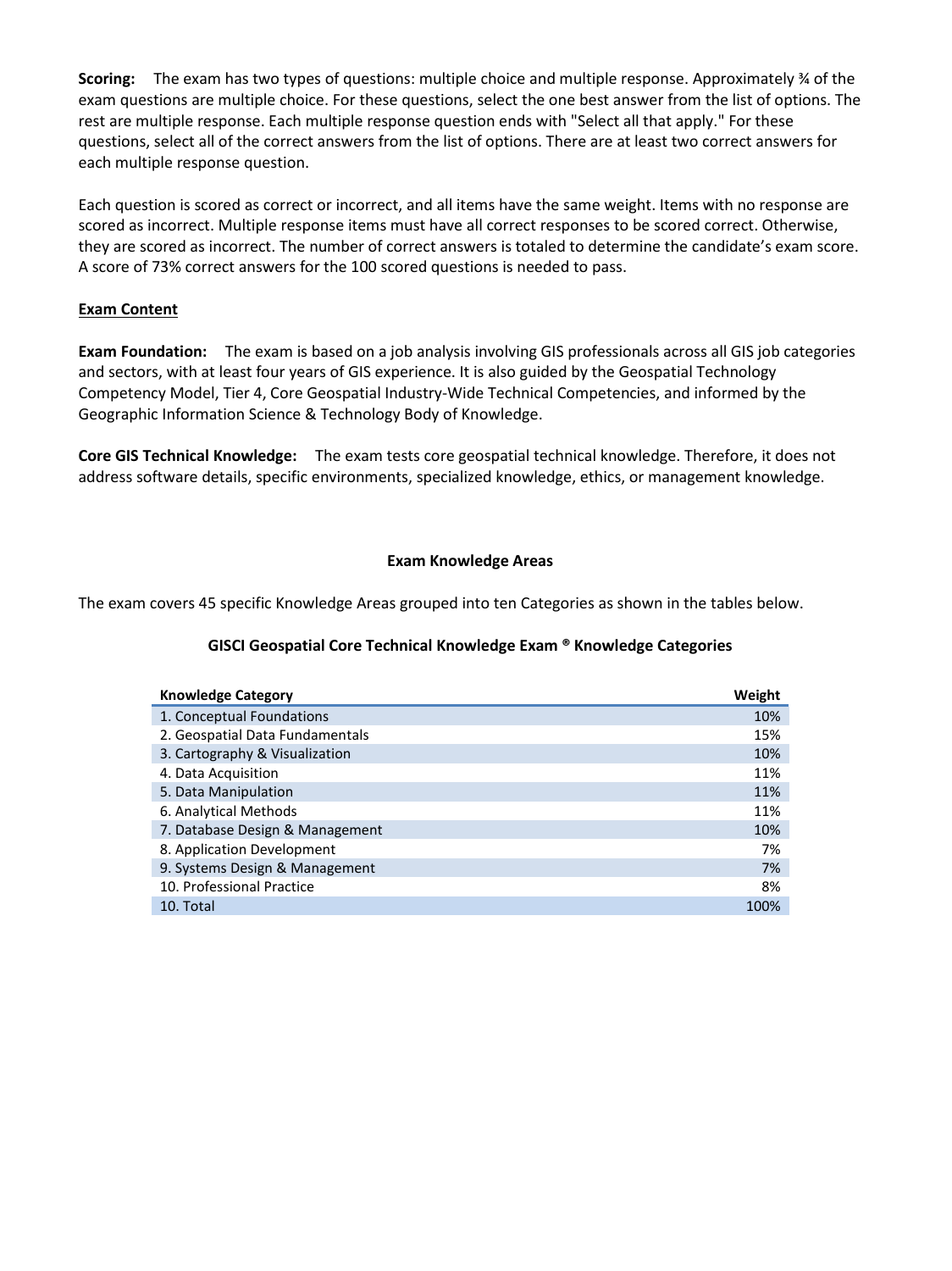### **Sample Questions**

The following sample questions supply examples of the question format. An answer key is provided at the end of the list of questions.

- 1) Which is an example of analog-to-digital conversion? a) Creating centroids from a polygon file b) Importing a DXF c) Scanning a map document to JPG format d) Transforming a GIF to a TIF
- 2) Which of the following is NOT a component of the OGC geometry object model? a) Chain b) Curve c) Point d) Surface
- 3) Which is the most effective method for maintaining data quality to ensure that no line features of a stream center line layer intersect the polygon feature of a land cover layer? a) Clip b) Intersect c) Overlay d) Topology
- 4) According to National Map Accuracy Standards, what percentage of features must be within 1/30 of an inch or less from their intended horizontal accuracy on maps with scales of 1:20,000 or larger? a) 5% b) 10% c) 90% d) 95%
- 5) Which are compression techniques for raster data? Select all that apply. a) Lattice b) Pyramids c) Quad trees d) Run length encoding

(ANSWER KEY: 1=c; 2=a; 3=d; 4=c; 5=c, d)

#### **Exit Report**

Upon completion of the exam, you will receive an exit report detailing the next steps in the process. Once testing is complete, the testing the exam results must be reviewed by our Exam Review committee and our psychometrician. Because of this necessity, no score can be provided upon exit. This review can take approximately 4 weeks. Upon completion of this task, we will provide you with your pass/fail result. Your exam result will be communicated directly by email from GISCI, and a confirmation letter will follow. Any information not provided by GISCI cannot be considered reliable.

#### **Study Resources**

Resources that hold information related to the exam content are readily available in many forms. The following are examples of the types of materials that supply information about exam topics:

- GIS textbooks
- GIS compendiums and manuals (not software manuals)
- GIS courses
- GIS periodicals
- Cartography textbooks
- Cartography courses
- Geography textbooks
- Geography courses
- Mathematics and statistics textbooks
- Mathematics and statistics courses
- GIS software supplier general GIS discussion (not software specific)
- General computer and programming texts
- General computer and programming courses